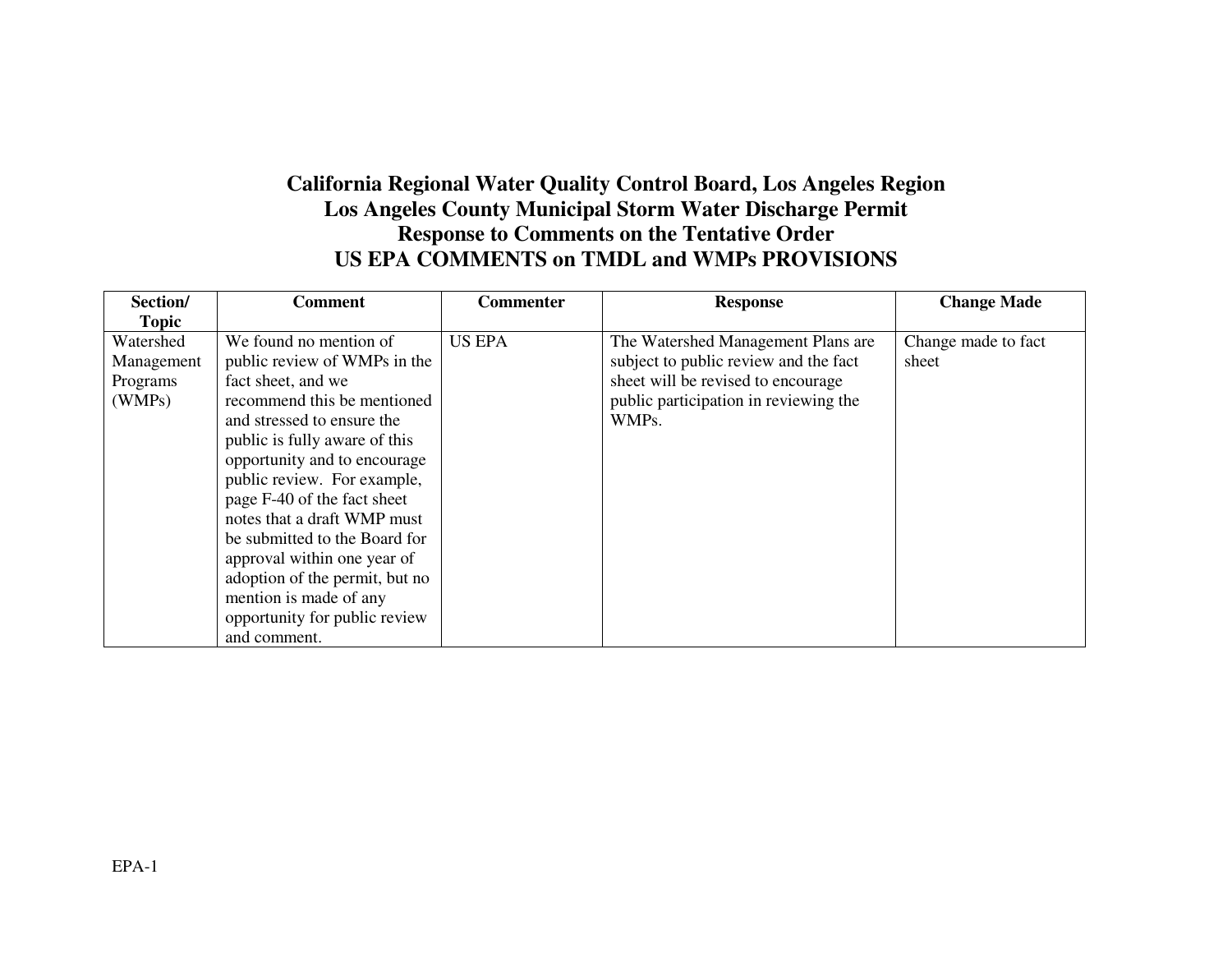| Section/                                       | <b>Comment</b>                                                                                                                                                                                                                                                                                                                                                                                                                                         | <b>Commenter</b> | <b>Response</b>                                                                                                                                                                                          | <b>Change Made</b>     |
|------------------------------------------------|--------------------------------------------------------------------------------------------------------------------------------------------------------------------------------------------------------------------------------------------------------------------------------------------------------------------------------------------------------------------------------------------------------------------------------------------------------|------------------|----------------------------------------------------------------------------------------------------------------------------------------------------------------------------------------------------------|------------------------|
| <b>Topic</b>                                   |                                                                                                                                                                                                                                                                                                                                                                                                                                                        |                  |                                                                                                                                                                                                          |                        |
| Total<br>Maximum<br>Daily Load<br>Requirements | EPA further supports<br>language concluding that if<br>the Board determines a plan<br>or schedule is inadequate,<br>then compliance with the<br>numeric WLAs and water<br>quality objectives, as defined<br>in the TMDL, must be met<br>immediately. We believe<br>such provisions will best<br>assure water quality<br>improvements. To reinforce<br>the permit expectations as we<br>understand them, we'd<br>suggest the following specific         | <b>US EPA</b>    | The Board agrees that permit<br>expectations should clearly delineate<br>the compliance determination<br>mechanism should Watershed<br>Management Program or schedule be<br>determined to be inadequate. | Changes made to Order. |
|                                                | changes:<br>Page 114, section VI.E.3.<br>next to last sentence should<br>be revised to "In lieu of<br>inclusion of numeric water<br>quality based effluent<br>limitations at this time, this<br>Order requires the Permittees<br>subject to WLAs in USEPA<br>established TMDLs to<br>propose and implement best<br>management practices<br>(BMPs) that will be effective<br>in achieving compliance with<br><b>USEPA</b> established numeric<br>WLAs." |                  |                                                                                                                                                                                                          |                        |